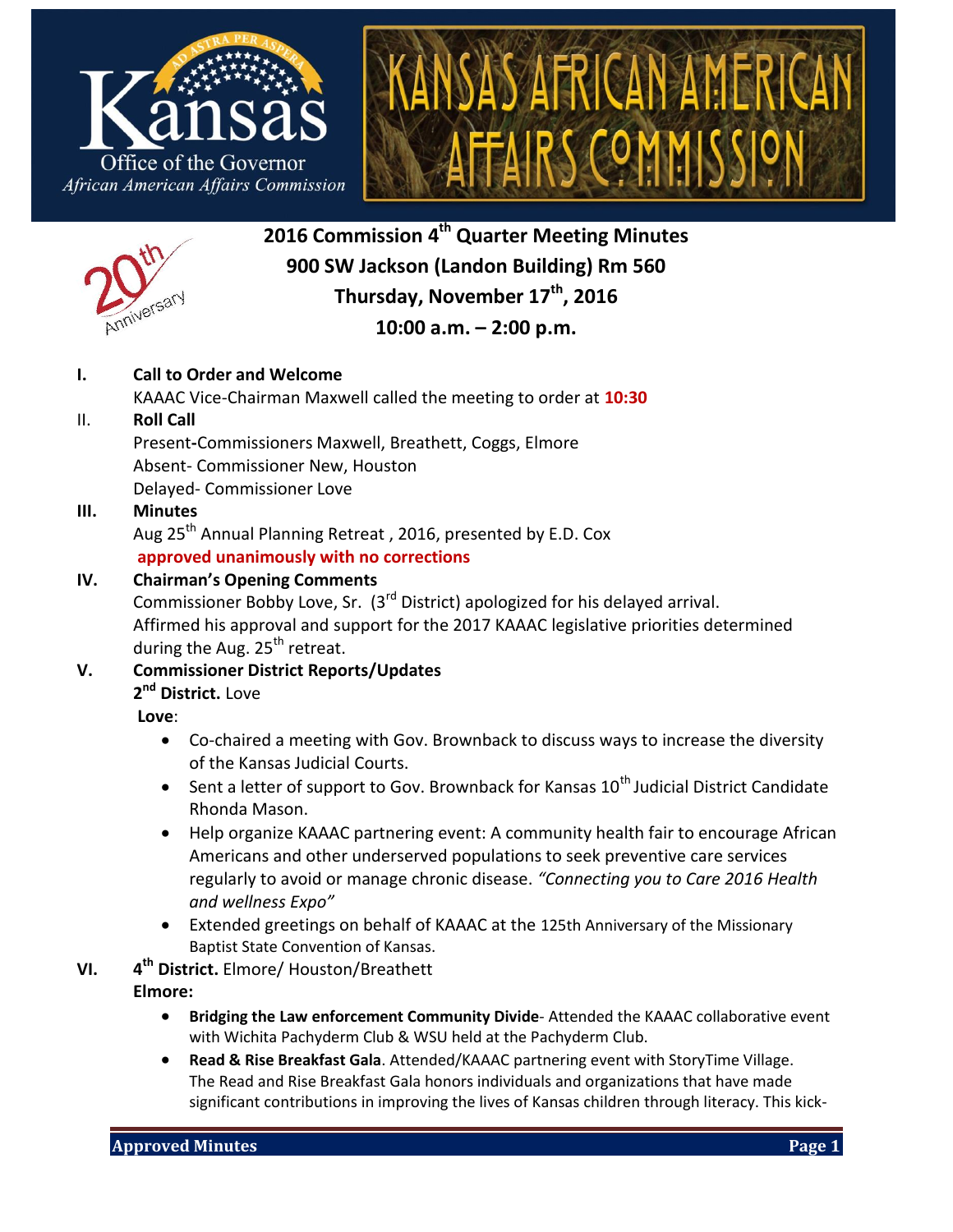off event celebrates the accomplishments of literacy advocates with the presentation of the Literacy Champion and Literacy Legacy Awards.

 **2016 Kansas Children's Literacy Conference & Festival**- Staffed the KAAAC informational table/KAAAC partnering event with StoryTime Village. Festivities include: greetings by city officials and event sponsors, big book giveaway, Kansas authors tent, family literacy workshops, face painting, caricatures, food trucks, balloon twisting, creation stations, children's choir, Wichita Children's Theatre & Dance Center, Wichita Griots and family zumba

# **Breathett:**

 **2016 Kansas Children's Literacy Conference & Festival**- Participated in the Hoops for Literacy a charity basketball game featuring community leaders as the players at the Boys & Girls Club of South Central Kansas. Admission was free with a children's book. The books donated at the event will be distributed to underserved children in the Wichita community. This was a KAAAC partnering event with StoryTime Village. Commissioner Breathett expressed his desire to see KAAAC and other organizations making more of an effort to help our children learn to read and support awareness campaigns.

#### **Houston:**

- Commissioner Houston starting a new job as the Reading Road Map Program Coordinator at Muller Elementary. E.D. Cox will be meeting with Com. Houston to see how KAAAC can work in tandem with the organization to help the initiative to be a success. The mission of the Reading Roadmap is for every child to enter fourth grade reading proficiently so that they can graduate on-time and achieve their full potential.
- \*Note: Regular scheduled meetings held on Fridays would better accommodate Commissioner Houston's work schedule. Request that fellow Commissioners consider moving meetings day.

# **2 rd District** Coggs/New

#### **Coggs:**

Commissioner Coggs states that she has had to take a brief intermission from community involvement due to being inundated with work and relocations demands. Commissioner Coggs is moving back to the 3<sup>rd</sup> district and would like to change her representation to district 3 for the duration of her term. Co. Coggs states that we need to begin to actively look for another engaged community member to replace her.

**New:** absent

**1 st District** Maxwell

# **Maxwell:**

Geary County Head Start Program

Geary County had been awarded a \$1.5 million grant to re-establish

head-start/preschool services. The grant was spear-headed by former County Commissioner Larry Hicks. The Executive Director named is LaFarris Risby, owner and director of the Loving Arms Learning Center and will re-establish as Loving Arms Learning Center Head Start.

#### QUILTS OF VALOR (QOV)

The Morris Hill Chapel Gospel Service, Ft Riley awarded 4 deserving (Senior)

Veteran's quilts in recognition for their sacrifice and service to the military. The 4 recipients are African American Veterans (70+) years old. The Quilts of Valor are presented to Veterans and meant to serve as a source of comfort to those that were touched by war.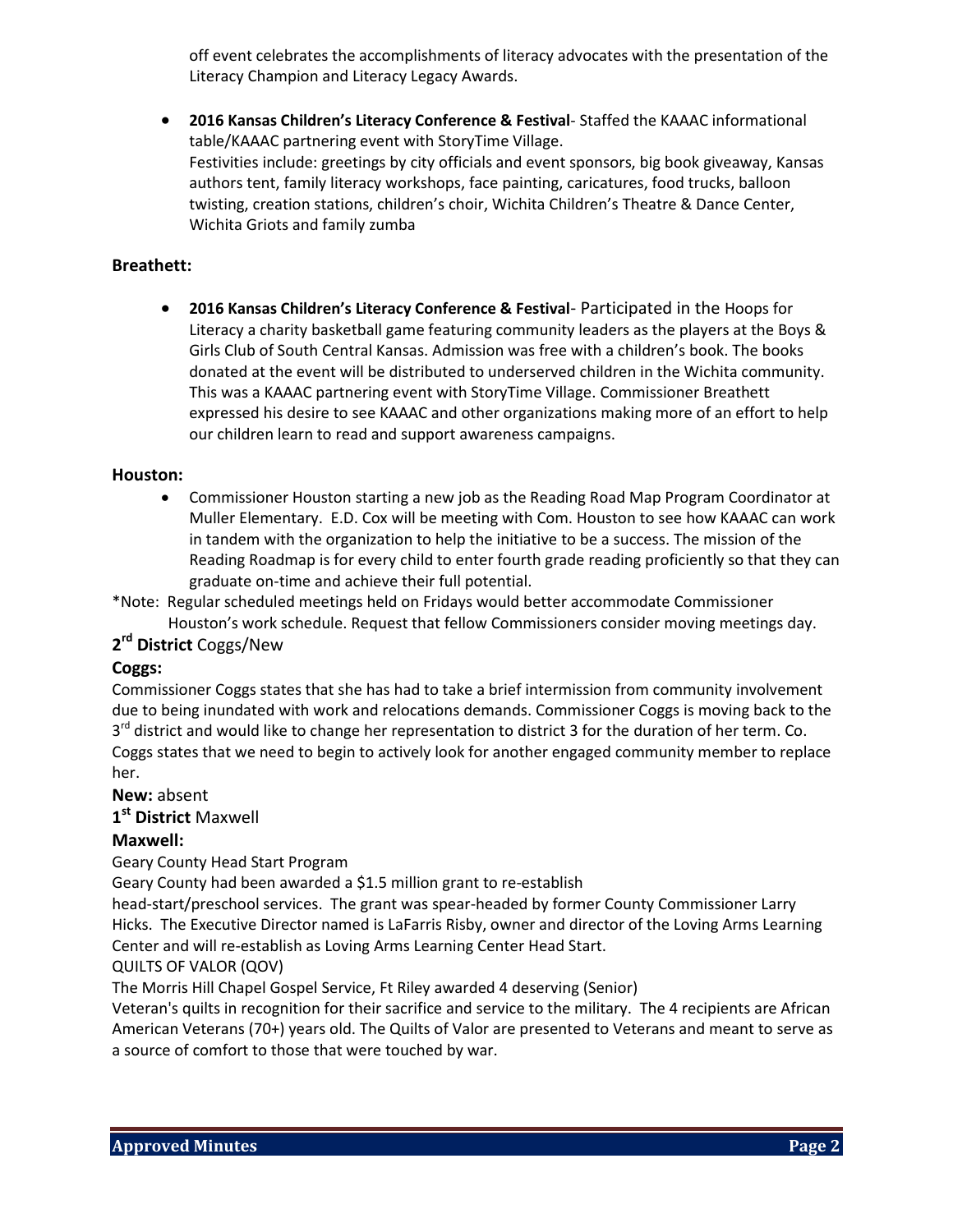Public Transit Received:

The ATA Bus services have been increased in Geary County-Junction connecting regional transportation to inter-city. This expansion allows On-demand access across 3-counties. The service particularly is an asset for the African-American population and a good number of students who need transportation to area schools. Not many have access to reliable transportation without the ATA Bus service. Food Resources:

A FEAST (Food-Education- Agriculture-Solutions-Together) task force has been established for Geary County by the Food Policy Council to address the needs and outline steps to feed the hungry of Geary County. A recent study released by the Kansas Health Foundation ranked Geary County as the most food insecure , meaning hungry county in the state. A great number of those in need are African American. Continued efforts are stressed to supply the local Food Pantry with much needed resources.

### **Executive Director Update**

A. Financial Report:

Current copy of KS African American Affairs Commission Expenditure Report prepared by Dawn Johnson, Accountant, State Agency Service Center | Office of Financial Management distributed to Commissioners for documentation, review and discussion.

- B. Reviewed Kansas State Boards and Commissions that have vacancies encouraged Commissioners to submit names of potential nominees.
- C. Activities highlights
	- $\triangleright$  Help coordinate an advocacy visit with concerned community members, Presidents of the Johnson Co., Olathe & KCK NAACP, Faith Community and KAAAC to visit with Gov. Brownback to discuss the need to diversify the Kansas Judicial arena.

According to the Kansas Office of Judicial Administration, racial minorities constitute only 3 percent of the 287 judges at the district, appellate, and Supreme Court level – representation far below the 23 percent of the non-white population. After listening intently, the Governor advised the group that fair and impartial consideration would be given to all of the nominees. While he is still in the process of reviewing the resumes and recommendations of all of the final candidates and could not guarantee nor discuss the selection of any one individual, he assured the group that he was confident that the 10th Judicial District Nominating Commission had recommended 3 highly competent, experienced individuals and would be confirming the next District Judge in the coming weeks.

OLATHE—The 10th Judicial District Nominating Commission sent the names of three candidates for district court judge to Gov. Sam Brownback, who has 60 days to decide who will fill the vacancy created by the retirement of Judge Gerald T. Elliott. The three candidates are:

Krishnan Jayaram of Overland Park

Rhonda Mason of Olathe

Vanessa Riebli of Olathe

Ten applicants for the vacancy were interviewed Friday, October 14, at the Johnson County Administration Building in Olathe. Interviews were open to the public. Kansas law requires that a judge be a resident of the district, be at least 30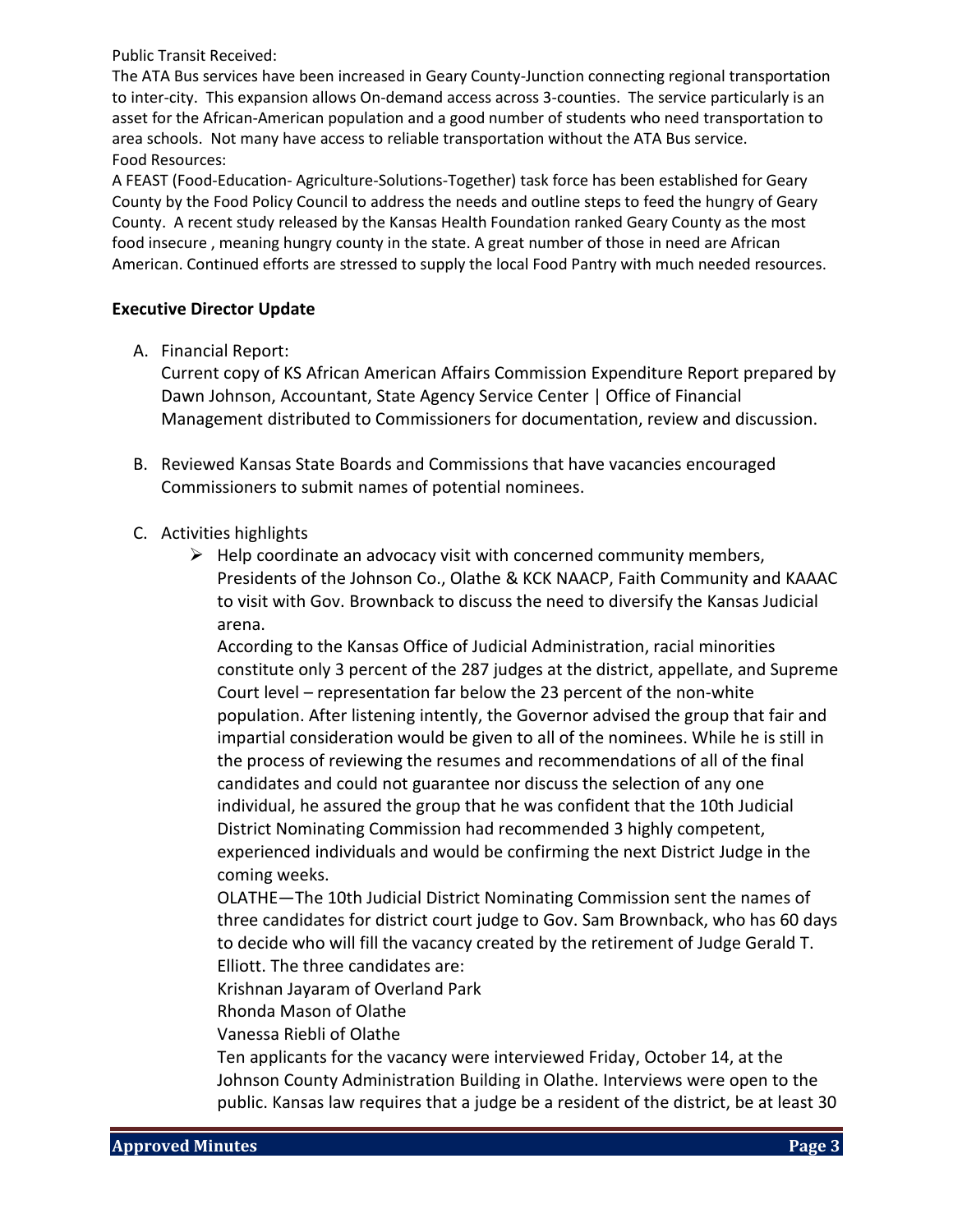years old, have actively practiced law for at least five years, and be admitted to practice law in Kansas. The 10th judicial district is composed of Johnson County. The 10th Judicial District Nominating Commission consists of Justice Lee A. Johnson as the nonvoting chair; Vivien Jennings of Fairway; Thomas J. Bath, J. Brett Milbourn, Samuel H. Turner Sr., and John M. Parisi of Leawood; Joe W. Beveridge and Annabeth Surbaugh of Lenexa; Doug D. Brownlee and James Griffith of Olathe; Rick G. Guinn, Judge Kevin P. Moriarty, and Greg L. Musil of Overland Park; Gregory M. Doring of Prairie Village; and Stephen M. Howe of Shawnee.

- Attended Broadening the Bench: Diversity and Our Courts Panel Discussion at Washburn University
- $\triangleright$  Topeka Police chief James Brown will be resigning from his positon effective January 1, 2017 ED Cox wanted to know if the District 2 Commissioners would like to schedule a meeting with interim City Manager Doug Gerber to find out search criteria. ED Cox also encouraged other KAAAC Commissioners to contact qualified law-enforcement officers in their districts that might be interested in applying. Helping minority recruitment is one of our action steps from the fair and impartial police training.
- **EXECT** MyVA Initiative-Attending board meetings in the 4<sup>th</sup> district. Met with Jeffrey W. Brlecic, Kansas Midwest District-Field Consultant to help with board recruitment and development efforts in Leavenworth & Topeka.

Note: District VA's are increasing their communications with local communities nationwide, by encouraging the development of Veteran-focused community networks, utilizing a model called MyVA Communities. MyVA Communities are community-driven Veterans Engagement Boards designed to bring together VA benefits and local resources to address the full range of Veteran needs, which may include medical, psychological, financial, housing, education and others. The goal of this heightened collaboration is to improve outcomes for Veterans, Service members and their communities. Forty sites selected to continue the expansion of this initiative across the United States.

Health, mental health concerns and other problems are plaguing black veterans. Black vets suffer disproportionately from chronic diseases such as diabetes and hypertension, and social ills such as substance abuse and incarceration. It is extremely important that black veterans take full advantage of the educational opportunities available under the Post-9/11 G.I. Bill of Rights. A unique aspect of the bill allows a veteran to transfer his or her educational benefits to a spouse or child if he or she doesn't want or need them. The basic requirement is that the transfer must be done prior to leaving active duty. Many vets also do not know what resources are available to them.

**ACTION ITEM:** Commissioner Maxwell will forward the names of potential boards members for her area.

 **VISTA discussion-** ED Cox states she could really use some office help. Met with WSU VISTA Project Specialist:

VISTA-Deadline Jan. 15<sup>th</sup>

KAAAC portions would be approximately \$6000 / 4-quarter payments.

The goals and objectives to securing a volunteer are to have a clearly defined and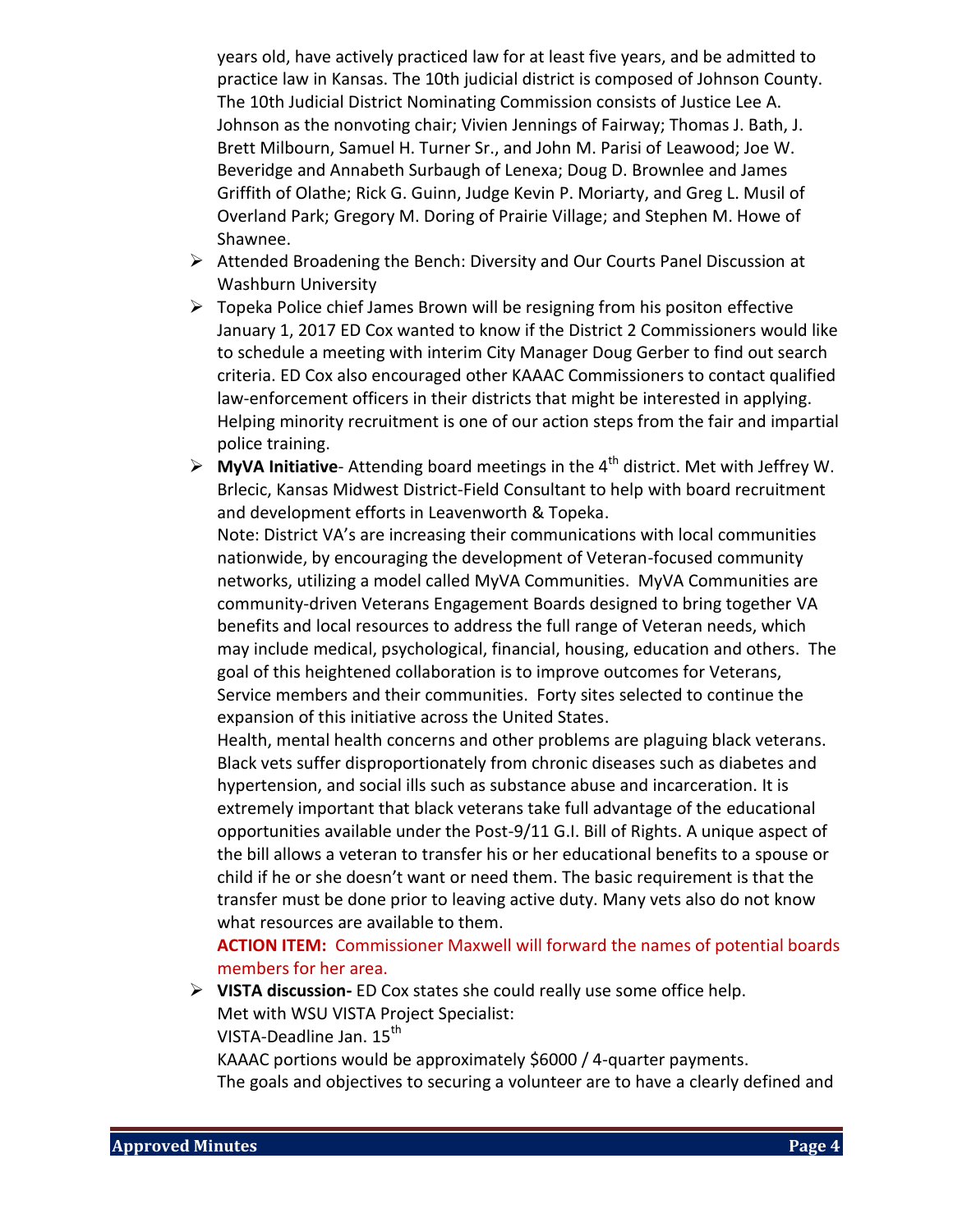directed "program" toward alleviating the problems of low-income communities, and meet the regulations of the AmeriCorps VISTA program.

**ACTION ITEM:** Board members agree that there is a need for office assistance but reflecting on the current budgetary constraints of the State, advises the ED to choose a more prudent course of action by seeking non paid interns from local colleges, universities or programs like RSVP Volunteer Program.

 **Update on website**- still working with OTIS to update & consolidate website information. A running checklist of needs was sent to the OTIS manger. Overall website goal is to make it an interactive one stop shop for minority resources and information- redirect links. Branding & Building creditability/ who are we.

Access & Availability/Where are AA's in Kansas, What are we doing in our communities. What does our state have to offer? Business resources links & listings Professional business organizations links & listings Note: Commissioner's information page and links are completed.

- **KAAAC Reporting template update**. OTIS is helping ED Cox to develop a web based electronic district reporting repository for the KAAAC. Commissioners and ED. Cox previewed draft and made recommendations. Commissioner will be able to upload information directly to website. It will be used to compile annual report information and communicate directly with constituents in real time.
- **Minority, Women and Disadvantaged Business Enterprise (MWDBE) Program** Attended a meeting with the KCMO Human Relations Department director and Community members from the  $3^{rd}$  & 4th districts. A fact finding field trip to discuss best practice measures KCMO is utilizing to increase minority businesses. **District 1** --KAAAC's ED, Chair, Love & Vice Chair, Maxwell served on the 2016 steering committee of the Kansas Black Leadership Council. Kansas Citizens from across the state participated in the process of developing a platform of issues of importance to Kansas' African-American community to present to Kansas Leaders -- governor, legislature and other elected officials. KAAAC Commissioner Daphne Maxwell joined, Geary County Commissioner Hicks, Jim Sands, hosted the 2nd Annual KBLC meeting on October  $1<sup>st</sup>$ , 2016. Over 80 African American from all 4 Congressional districts gathered for a bi-partisan meeting to outline a collective 2017 legislative agenda. Attendees did not agree on every issue but were willing to work together to improve the quality of life in our respective communities. An electronic survey was sent out to make sure the platform was reflective of as many Kansans as possible. Approximately 300 people completed the survey. Board reviewed pictures from the event.

#### **Adopted 2017 Legislative Focus Items:**

- **→** Review and propose changes to payday loan regulations
- **→**Ban the Box on State Jobs Applications
- **→**Implement a Small Business Development Program
- **→**Expand Medicaid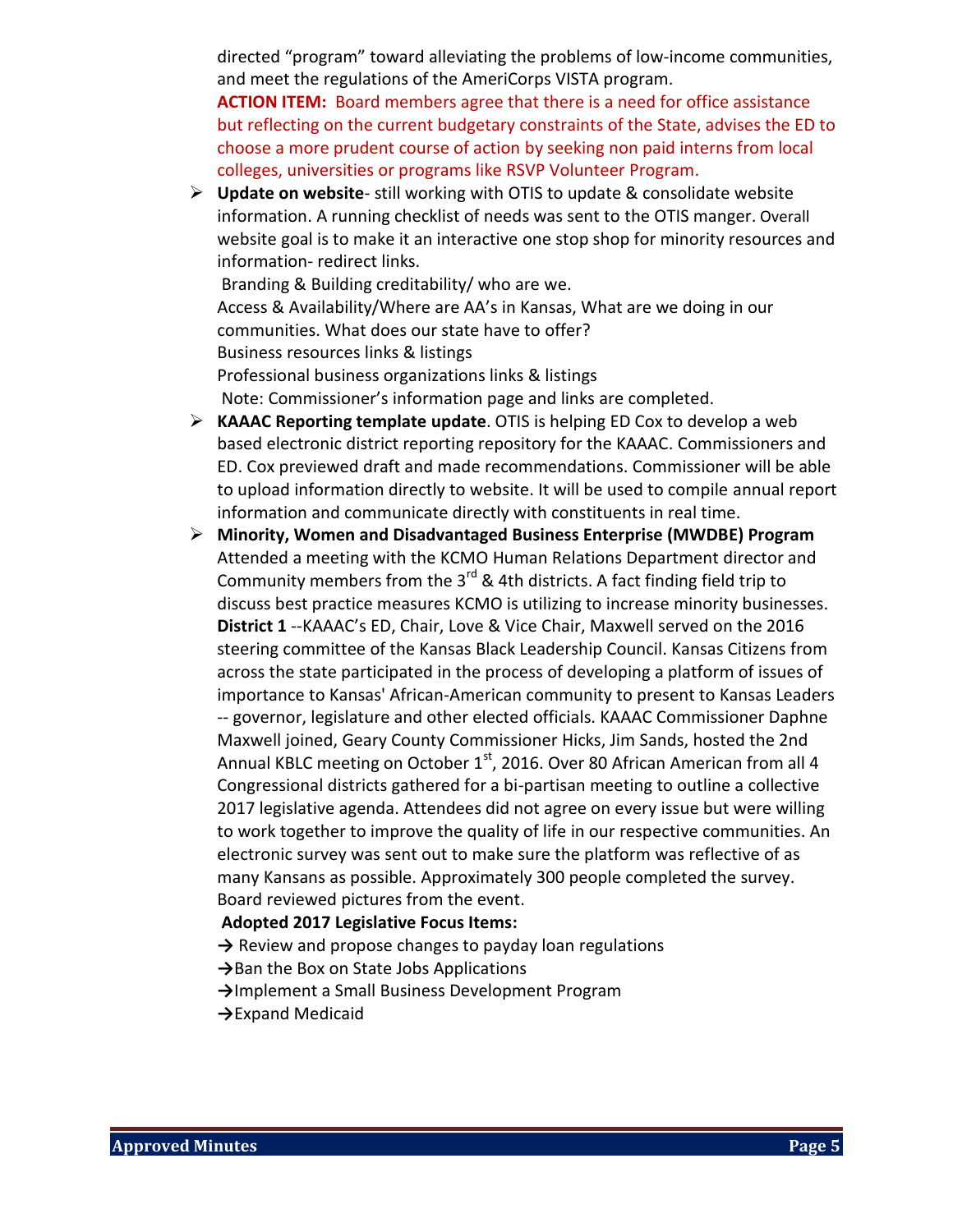# **District 2-The Topeka YWCA;** *Race, Ethnicity and Religion in Contemporary Kansas*

# **Cosponsored by the Center for Peace & Justice**

October 4 @ Washburn Law School

Moderator: Dr. Jim McCollough, Executive Director of the Center for Peace and Justice, and a minister in the Christian Church.

Panelists: Kenya Cox, an African American woman and Executive Director of the African Affairs Commission, State of Kansas

Elias Garcia, a Hispanic man, bilingual, former director of both the Office of Hispanic Affairs State of Kansas and the City of Topeka Human Relations Commission.

Bassima Schbley, a Muslim woman, social work professor from Lebanon

# **Project Goals:**

- A substantive, community-wide conversation about attitudes toward race, discrimination and prejudice in our state and country;
- $\bullet$  Stronger collaborations among community groups on issues of race, gender in order to combat racism and discrimination.
- $\bullet$  A plan of action may (or may not) arise from the forum discussions with follow-up by sponsoring groups.
- **District 3--**Discussed The Kansas African American Affairs Commission 3rd District partnering event. "Connecting You to Health Care: Health and Wellness Expo". The event focused on prevention, both through lifestyle changes and healthseeking behaviors, designed to encourage African Americans and other underserved populations to:

Seek preventive care services regularly to avoid or manage chronic disease, Obtain a medical home for their primary care needs, and adopt healthier eating and physical activity habits.

Highlight: A Healthy Soulful Thanksgiving": To jumpstart a desire for a healthier lifestyle we provided a free lunch featuring recipes from the *American Heart Association's* "*47 Healthy Soul Food Recipes"* cook book. Copies of the cookbook was given to the participants and a cooking demonstration by Chef T. Jamaal Goree of Geaux catering taught participants how to satisfy their love for soul food without sacrificing their health.

Note: *American Heart Association's would like to work with KAAAC again.* 

**District 4-** Literacy festival,

Congressional District-4

Bridging Law enforcement divide -Civil discourse is engagement in discourse (conversation) intended to enhance understanding...Are we really willing to persevere until we get where it is we say we want to go? KAAAC Commissioner Joseph Elmore and former KAAAC Commissioner James Barfield were two of the nearly 160 individuals who as Director, of WSU's Diversity and Inclusion, Daniel Johnson said were willing to "lean into discomfort" in an effort to understand some of the complex issues facing us. Members of the Wichita Pachyderm Club, community members, WSU students, & the NAACP engaged in courageous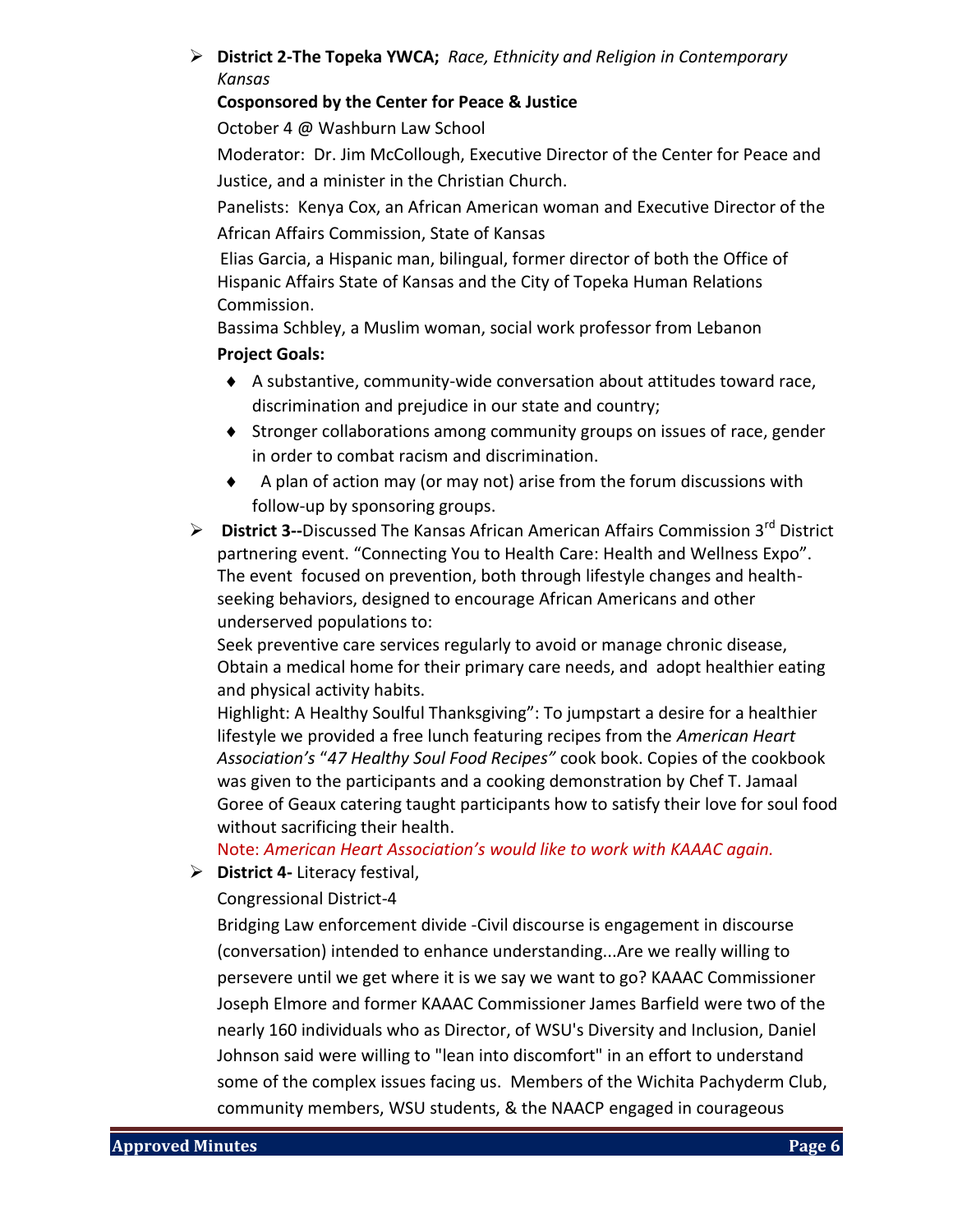conversations. We had young people, not so young people, multi-racial, liberals & conservative, law enforcement & community people in a room together having a seriously sensitive issue discussion. Special Thank You to Sheriff Jeff Easter, Wichita Police Chief Gordon Ramsey, DA Marc Bennett and Vice Mayor Lavonta Williams for being willing to keep building on what's good to make our community better!

# **2017 KAAAC Initiatives**

- A. Scheduled 2017 quarterly meetings- Pass out Calendars. \*Note Com. Houston needs Friday's  $1^{\text{st}}$  quarter meeting- February  $17^{\text{th}}$ ;  $2^{\text{nd}}$  quarter meeting- May  $19^{\text{th}}$ ;  $3^{\text{rd}}$  quarter meeting -August 18<sup>th</sup>; 4<sup>th</sup> quarter meeting- November 17<sup>th</sup>. Locations: 900 SW Jackson (Landon Building) Rm 560 Discussed ways to establish consistency –- month, location, day of week. **Schedule unanimously approved by the board. ACTION ITEM:** add meeting dates to the website
- B. The Kansas African American Legislators and Legislative Caucus update. Pass out new update sheet listing the delegation. Rep. Barton and Rep. Scott were not reelected. New Representative for the  $89<sup>th</sup>$  - KC Ohaebosim.

New Chairman for The Kansas African American Legislative Caucus: Rep. Valdenia Winn. ED would like to send out a "We are looking forward to working with you in 2017 letter". **Approved Unanimously**

**ACTION ITEM:** Compose letter and include a listing of 2017 meeting dates.

C. Brown-V- Broad of Education Mural in the Capitol Discussion: Capitol Preservation Committee- KAAAC recommended Dr. Eric Sexton to

serve on the board- waiting on his acceptance or denial next meeting Nov 29 in room 152-S at 9:00 a.m. Capitol Preservation Committee primary issue will be Brown v. Board of Education Mural Finalist Presentations. Commissioners reviewed the final submissions. ED explained that the Capitol Preservation Committee would make the final selection at the next meeting.

**ACTION ITEM:** Board would like ED to let CP committee members know that KAAAC is in support of the mural rending recommended by Ms. Cheryl Brown Henderson.

- D. Update Payday Lending's impact on the African American Communities in Kansas-Petition the Governor to commission a study of the industry to determine the social and economic impact on Kansas citizens; Pro/Con and make recommendation. \*KBLC aligned effort
- E. Update Cultivating and Growing Minority- Owned Businesses reviewed Delbert Selectman's recommendation sheet & information from visit to Missouri Human Rights Commission.
- F. Ban The Box discussed scheduling follow up meeting with Gov. Brownback.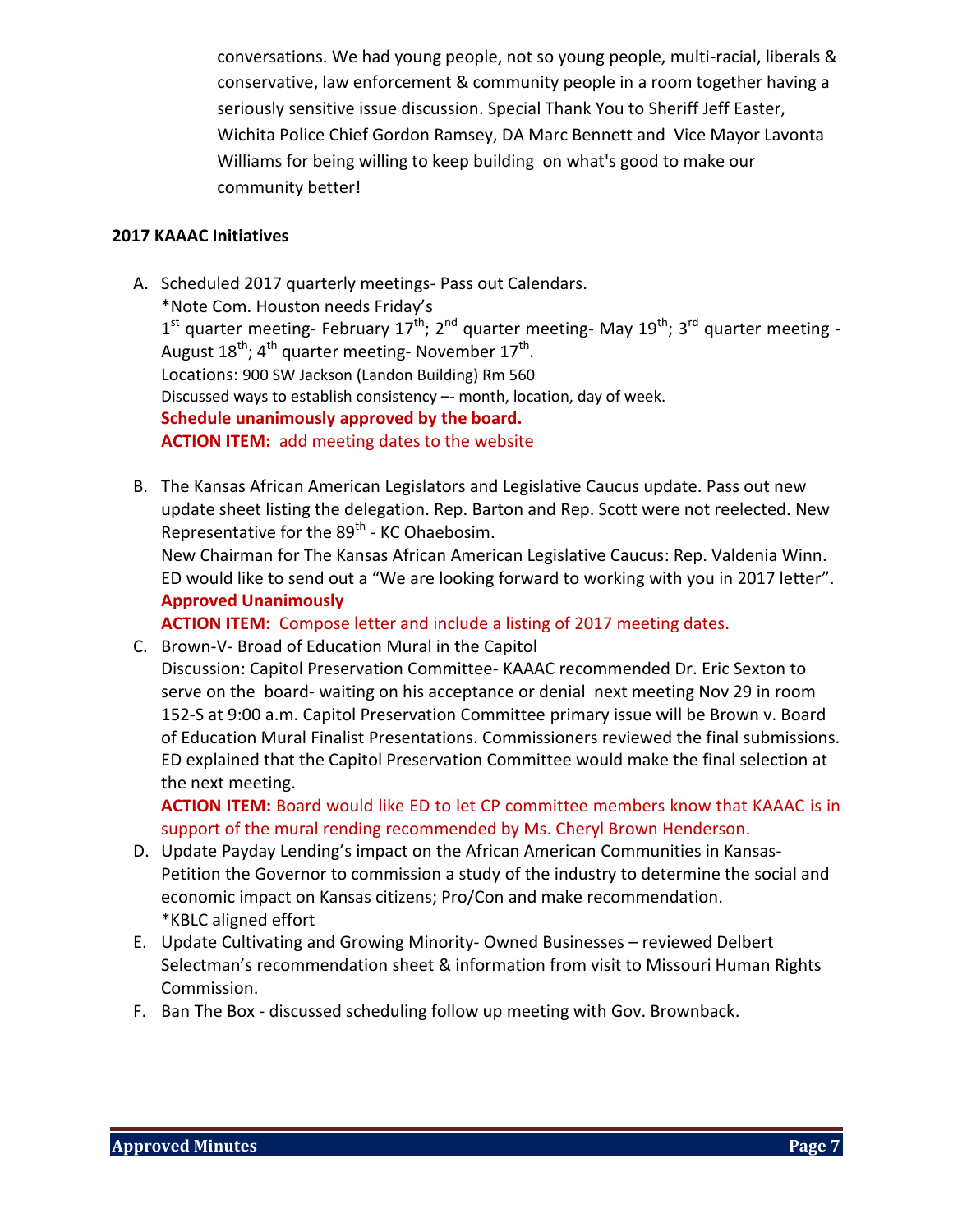# **VII. 2017 Calendar of Events**

# **Kansas Governor Annual MLK March & Celebration**

January 12<sup>th</sup>, 2017

Theme- "The Fierce Urgency of Now"

"We are now faced with the fact that tomorrow is today. We are confronted with the fierce urgency of now. In this unfolding conundrum of life and history, there "is" such a thing as being too late. This is no time for apathy or complacency. This is a time for vigorous and positive action."

**Lead Commissioners**: New/Love

**Lead legislators**-Rep. Winn (?) Sen. Haley (?)

Speaker update- No response from Dr. Barbara Williams-Skinner

2017 will be KAAAC 20<sup>th</sup> Anniversary the event might be a good time to invite all past ED & Commissioners and present them with a certificate of appreciation.

# **ACTION ITEMS:**

Commissioner Love will inquire with Dr. Anthony Moore on availability. Commissioners will invite Sheriffs & Ministers from their districts ED will:

verify logistics with Bob Murray

Draft an invitation to be sent to the entire Kansas Legislative body.

Check with Commissioner New about Securing School Band & ROTC Color Guard MLK committee to determine if time will permit for an appreciation/recognition segment during event.

# **Black History Month:**

The history of the African-American experience in Kansas

**Discussion**: Board encourages ED to look for collaborative partners. Last year Rep. Winn sponsored a panel KAAAC could check with her. Also check with TKAAM.

# **Literacy Day at the Capitol- March 29, 2017\* note date change**

**Literacy Day at the Capitol a** KAAAC Collaborative event with StoryTime Village INC.

The mission for Literacy Day at the Capitol is to bring awareness to the efforts being made to inspire a lifelong love of reading for underserved Kansas children from birth to age 8. Our goal is to afford an opportunity for children's literacy stakeholders and legislators to convene around the issue of children's literacy and its positive impact on the sustainability of our state's economic future.

*\*Governor reading roadmap*

Theme- "Why Reading Matters"

Lead Commissioners: New, Maxwell, Houston

Lead legislators- Sen. Faust-Goudeau

# **Financial Literacy Month (Money Smart Kansas) March 31st. 2017**

*April Financial Literacy Month and Money Smart week is a collaborative initiative sponsored by several organizations that understand the importance of and actively support financial education.*  Theme- TBD Lead Commissioners- Breathett, Coggs Lead legislators- Rep. Finney